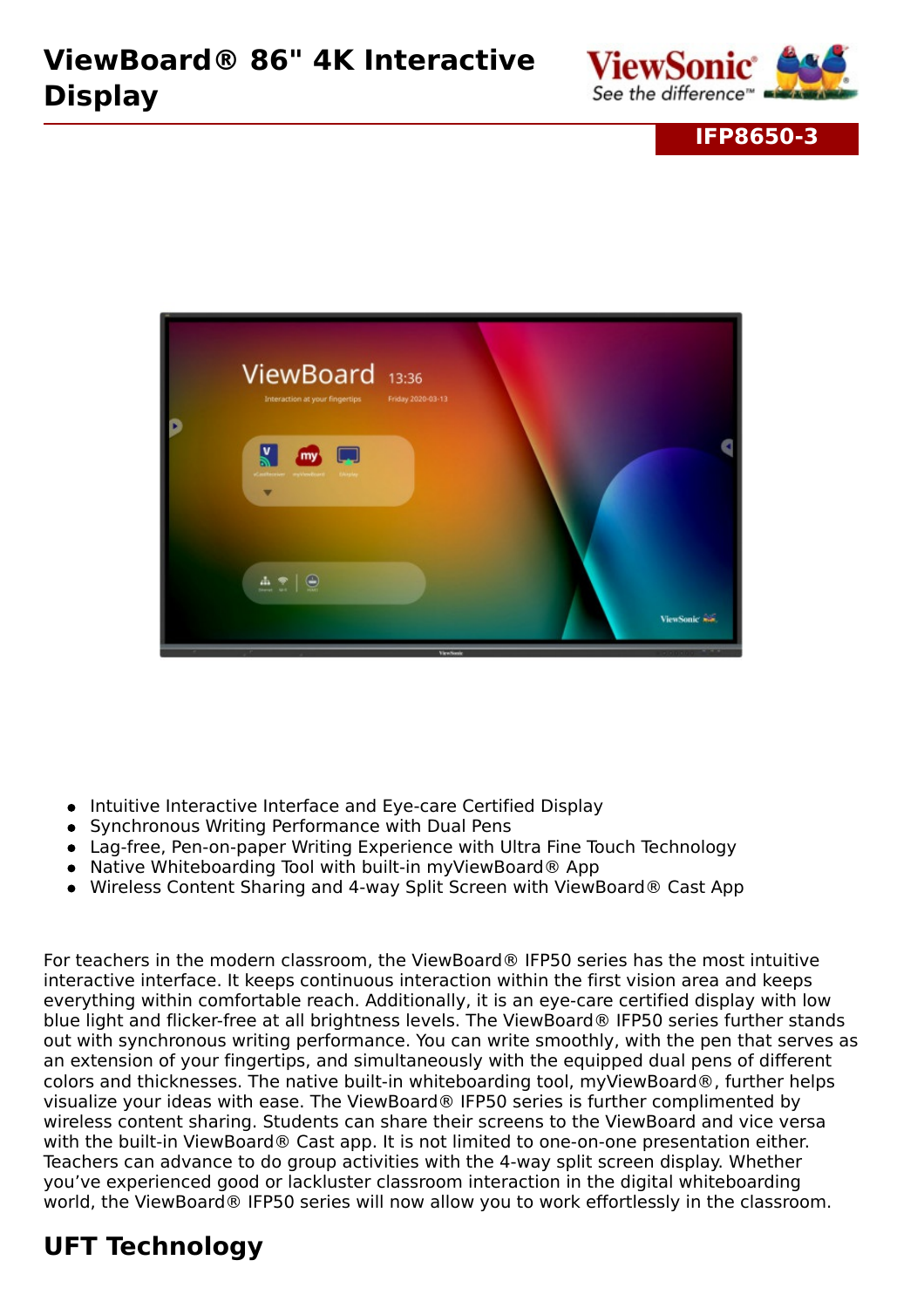Ultra Fine Touch Technology produces a lag-free, pen-on-paper writing experience. Writing accuracy is greatly improved and student-teacher interaction flows more naturally thanks to real-time response rates, dual-pen recognition and our new 3mm tipped pens.



#### **Dual-Pen**

Automatically detect pen diameter (8mm & 3mm) and write simultaneously with different colours and thicknesses.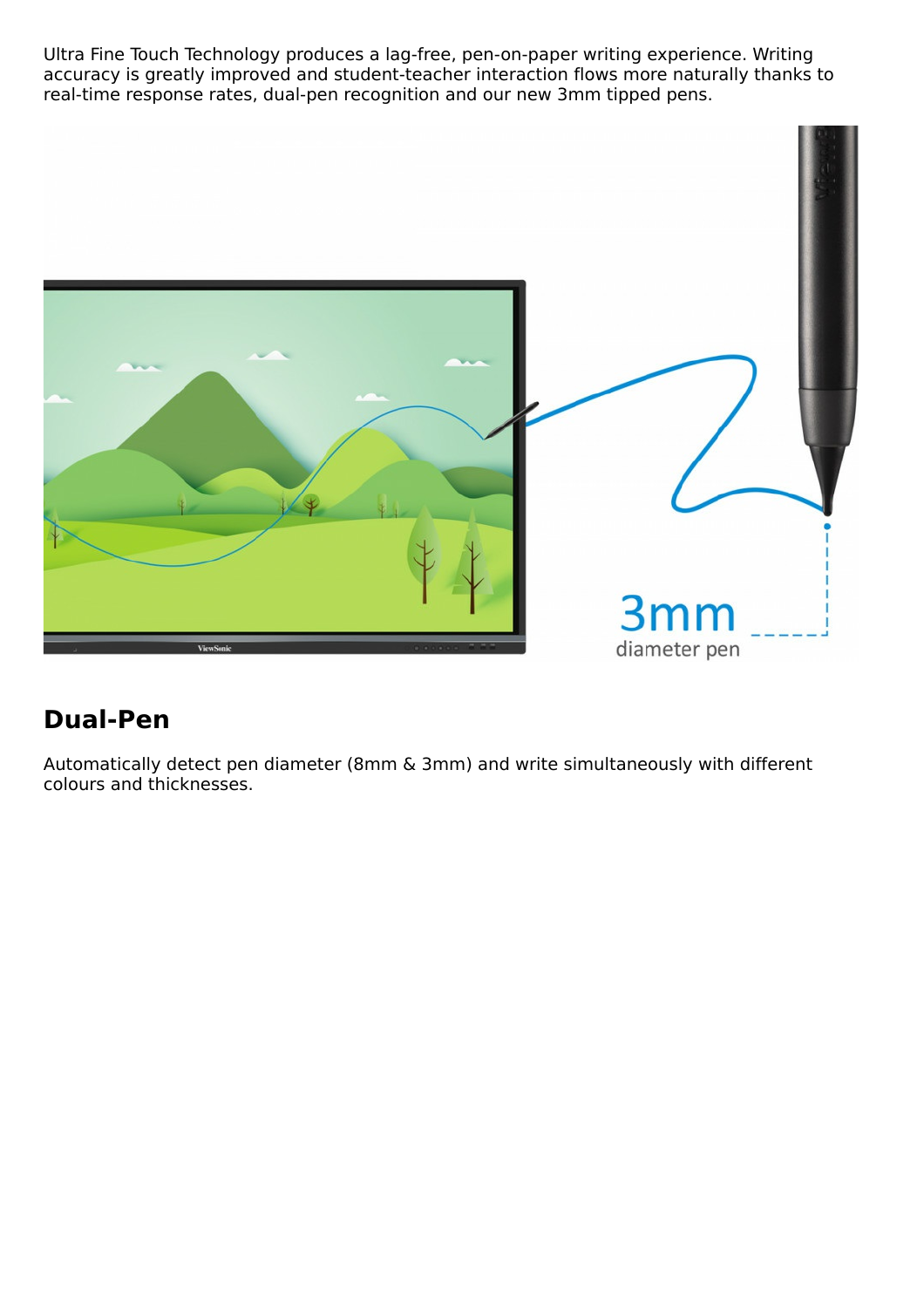

## **Full Native Performance on ViewBoard OS**

Built-in myViewBoard® digital whiteboard software to collaborate on the go.



## **4-way Split Screen**

4-way split-screen content sharing with built-in ViewBoard® Cast software.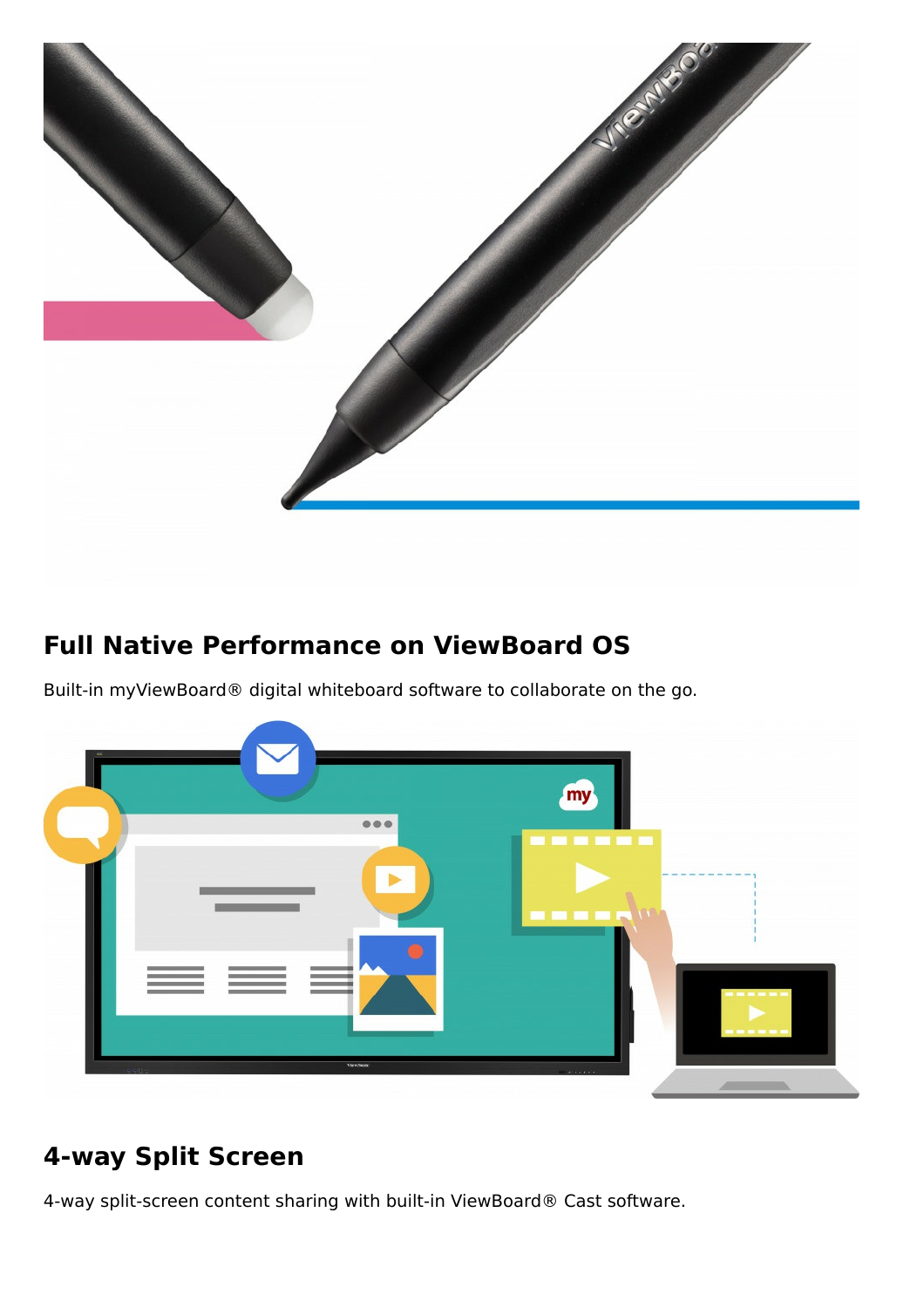

## **Shared USB Ports**

SmartPort<sup>™</sup> shared front USB ports for internal & external PCs.



## **Stereo Sound**

2.1 Stereo sound with a built-in subwoofer.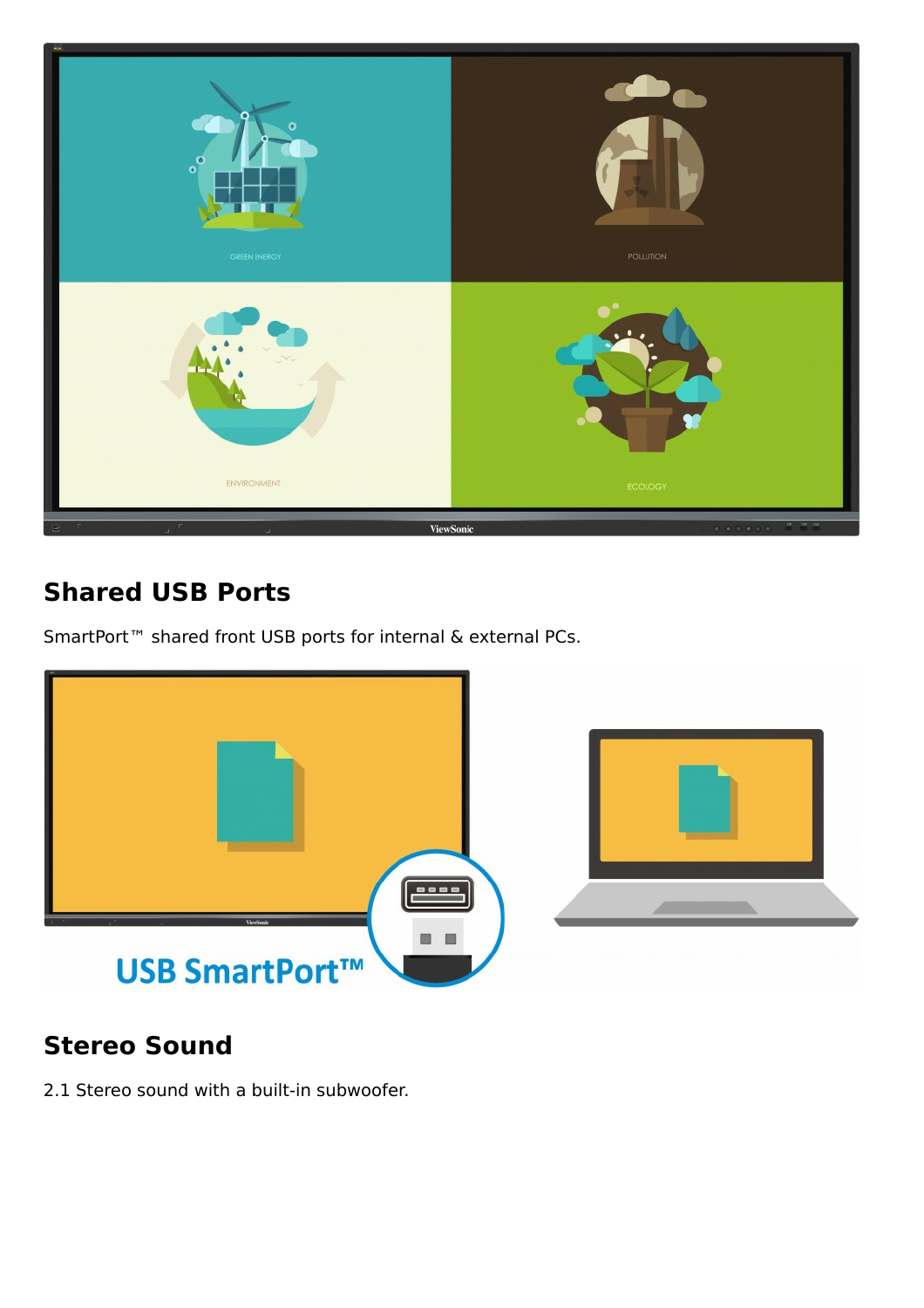

## **Faster Internet**

LAN sharing with slot-in PC provides a faster, more powerful internet connection.



# **Object Recognition and Windows Ink Compatible**

Make annotations, write and draw on the whiteboard, Office365 or Windows Ink. Therefore your meetings will be more collaborative and interactive.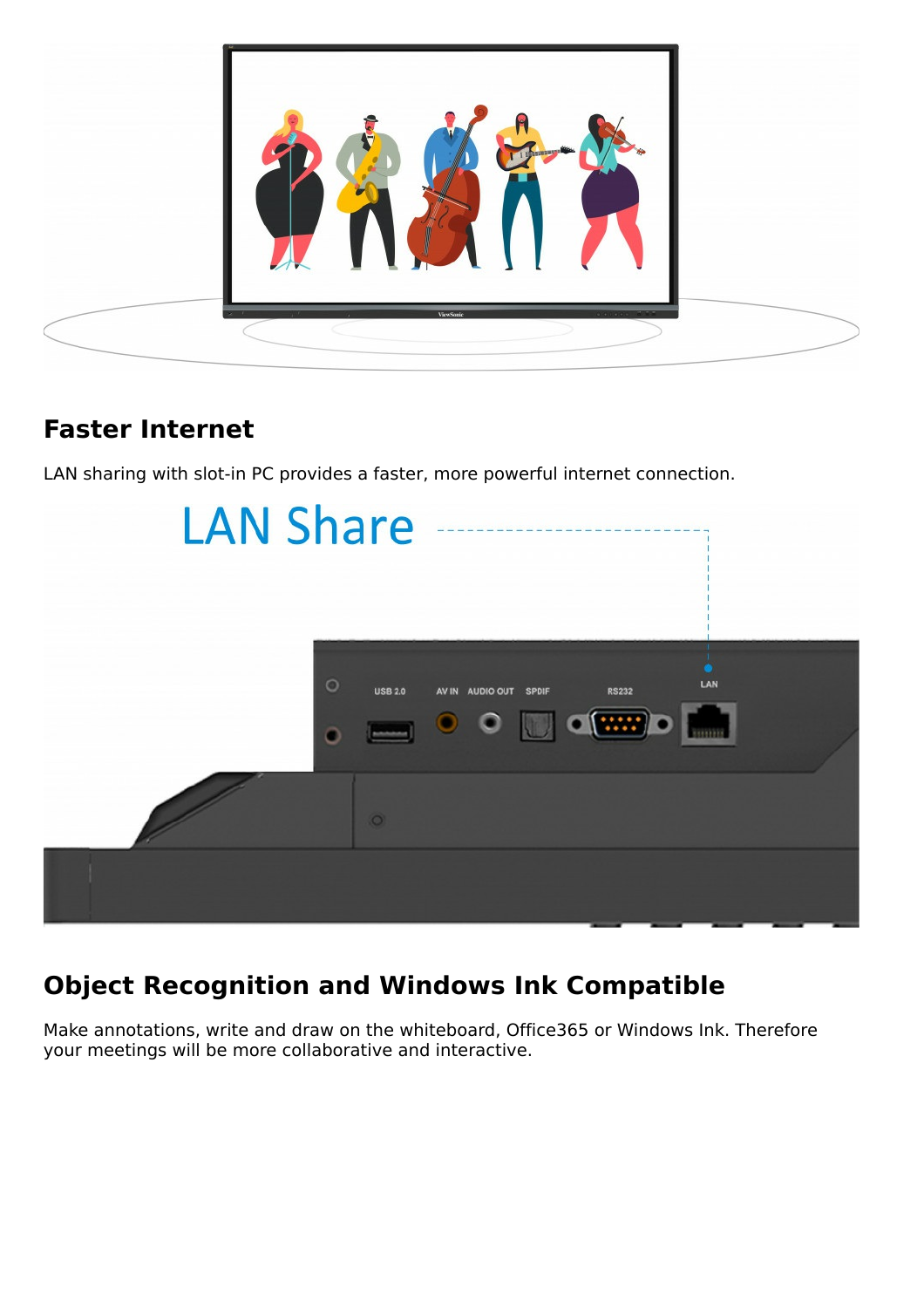

## **Remote Control**

Built-in RS232 port and vController software for remote control.



## **Slot-in PC**

Slot-in PC with Intel 8th-gen CPU (Optional).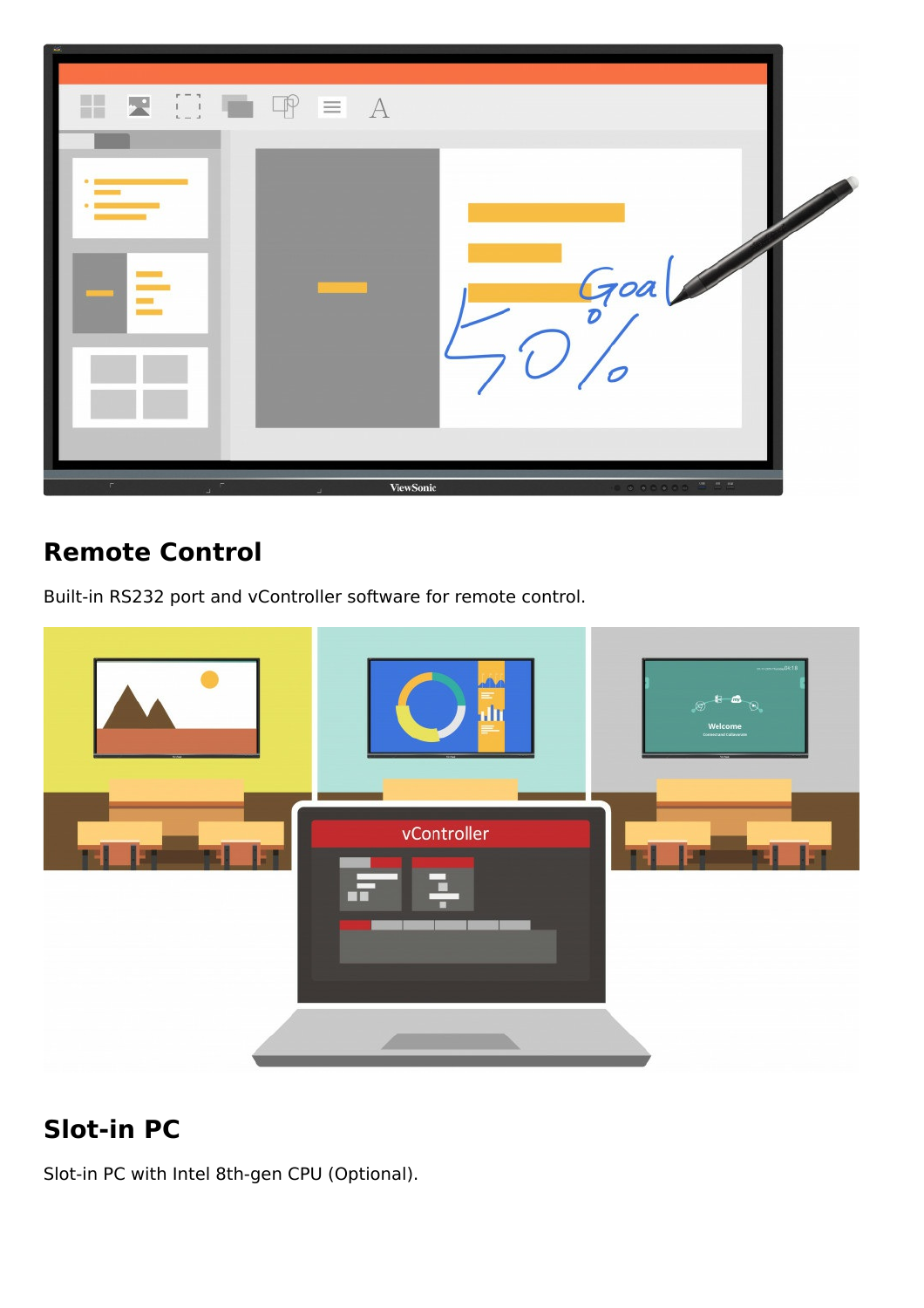

#### **Web Camera**

Top-mounted 1080p web camera (Optional).



**I/O Port**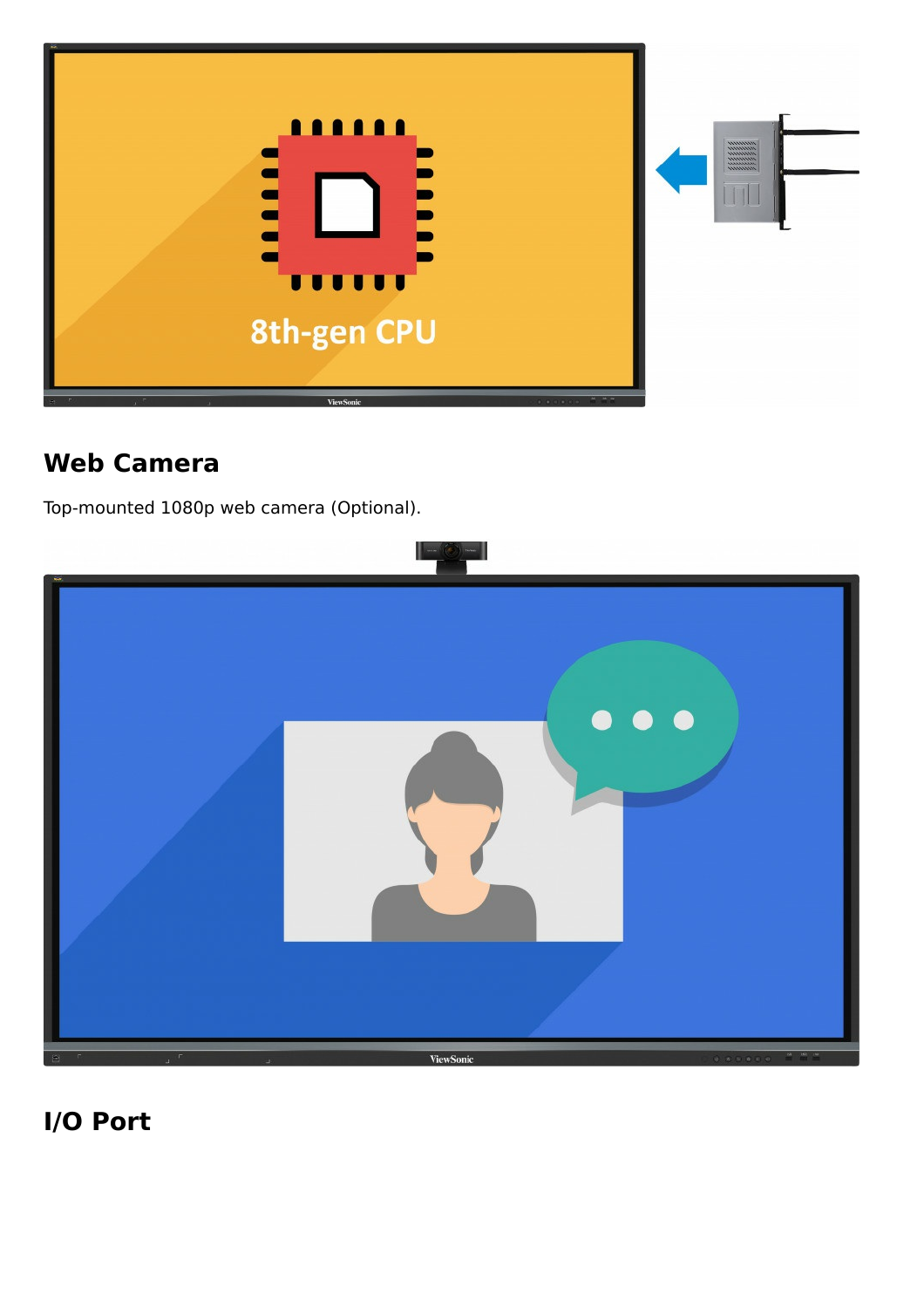

- 1. MENU CONTROLS
- 2. USB 3.0
- 3. USB 2.0
- 4. HDMI OUT
- 5. USB 3.0
- 6. TOUCH
- 7. HDMI IN X 3
- 8. Wi-Fi Module Slot
- 9. VESA® Wall Mount 800x600mm
- 10. INTERNAL SPEAKERS
- 11. USB 2.0
- 12. LAN
- 13. Audio Out
- 14. RS232
- 15. SPDIF
- 16. Audio In
- 17. VGA

#### **Technical Specifications**

Display **Panel Size Panel Size** 86" Aspect Ratio 16:9 Brightness 350 nits (typ.) Contrast Ratio 5000:1 (DCR) Response Time 8ms Backlight Life 50,000 hrs Bezel Slim

Type/Tech TFT LCD Module with DLED Backlight. Display Area (mm) 1895.04 (H) x 1065.96 (V) (85.6"diagonal) Native Resolution UHD 3840x2160 (Pixels) Colors 1.07B colors (10bit) Viewing Angles  $H = 178$ ,  $V = 178$  typ. Surface Treatment **Hardness: 7H, Anti-glare coating**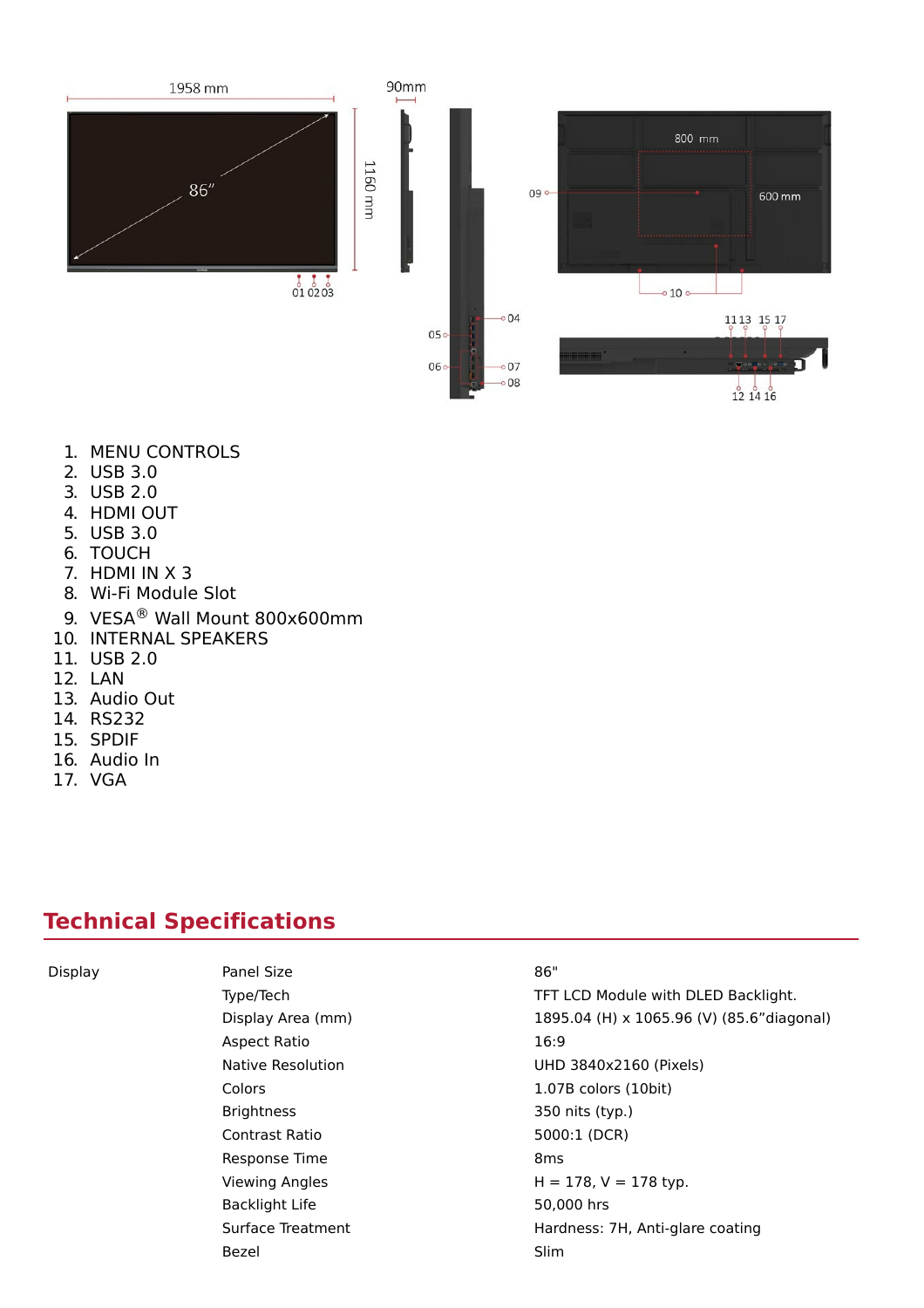|                         | Orientation                                                                                       | Landscape                                                                                                                                                                                                     |
|-------------------------|---------------------------------------------------------------------------------------------------|---------------------------------------------------------------------------------------------------------------------------------------------------------------------------------------------------------------|
| Platform                | Processor                                                                                         | ARM Cortex-A73*2 + Cortex-A53*2 1.5Hz                                                                                                                                                                         |
|                         | <b>RAM</b>                                                                                        | 3GB DDR4                                                                                                                                                                                                      |
|                         | Storage                                                                                           | 32GB                                                                                                                                                                                                          |
| Touch                   | Type/ Tech                                                                                        | IR Recognition                                                                                                                                                                                                |
|                         | <b>Touch Resolution</b>                                                                           | 32767 x 32767                                                                                                                                                                                                 |
|                         | <b>Touch Point</b>                                                                                | 20 points touch, 10 points writing                                                                                                                                                                            |
| <b>INPUT</b>            | <b>HDMI</b>                                                                                       | 2.0 x3 (3840x2160 @60Hz)                                                                                                                                                                                      |
|                         | RGB / VGA                                                                                         | x1                                                                                                                                                                                                            |
|                         | Audio                                                                                             | x1 (PC audio in)                                                                                                                                                                                              |
|                         | <b>RS232</b>                                                                                      | x1                                                                                                                                                                                                            |
|                         | <b>OPS</b>                                                                                        | x1 PC Slot (proprietary)                                                                                                                                                                                      |
| <b>OUTPUT</b>           | <b>HDMI</b>                                                                                       | x1 (4K/60Hz)                                                                                                                                                                                                  |
|                         | Audio                                                                                             | x1 (Earphone out)                                                                                                                                                                                             |
|                         | <b>SPDIF</b>                                                                                      | 1 (optical)                                                                                                                                                                                                   |
| LAN                     | <b>RJ45</b>                                                                                       | x1                                                                                                                                                                                                            |
| <b>USB</b>              | Type A                                                                                            | USB2.0: Front x2, Rear x1 (SmartPort™ for                                                                                                                                                                     |
|                         |                                                                                                   | all), USB3.0: Front x1, Rear x3 (SmartPort™<br>for Rear x3)                                                                                                                                                   |
|                         | Type B                                                                                            | x2, for touch                                                                                                                                                                                                 |
| <b>SPEAKERS</b>         |                                                                                                   | $10W \times 2 + 15W \times 1$                                                                                                                                                                                 |
|                         |                                                                                                   | Yes                                                                                                                                                                                                           |
| Top Camera Plate        |                                                                                                   |                                                                                                                                                                                                               |
| <b>COMPATIBILITY</b>    | <b>HDMI</b>                                                                                       | 3840x2160                                                                                                                                                                                                     |
| Embedded OS             |                                                                                                   | Android 8                                                                                                                                                                                                     |
| <b>Bundle Software</b>  | <b>Basic Annotation Software</b>                                                                  | myViewBoard                                                                                                                                                                                                   |
|                         | Pro Annotation Software                                                                           | myViewBoard for Windows (Embedded in<br>Windows Slot-in PC)                                                                                                                                                   |
| <b>Special Features</b> | All-in-one USB port (combine<br>Windows/Android USB port; no need to<br>distinguish them anymore) | Front "SmartPort™ USB" to all channels.                                                                                                                                                                       |
|                         | Simple LAN sharing between IFP and slot-<br>in device                                             | 10M/100M/ for Android, 10M/100M/1000M for<br>slot-in PC                                                                                                                                                       |
| Power                   | Voltage                                                                                           | 100-240VAC +/- 10% Wide Range                                                                                                                                                                                 |
| <b>ERGONOMICS</b>       | Wall Mount (VESA®)                                                                                | 800 x 600                                                                                                                                                                                                     |
| <b>OPERATING</b>        | Temperature $(°C)$                                                                                | 0°C to 40°C                                                                                                                                                                                                   |
| <b>CONDITIONS</b>       | Humidity                                                                                          | 10% ~ 90% RH non-condensing                                                                                                                                                                                   |
| DIMENSIONS (W x H x     | Physical (inch / mm)                                                                              | 77.1 x 45.7 x 3.5 in / 1958 x 1160 x 90 mm                                                                                                                                                                    |
| D)                      | Packaging (inch / mm)                                                                             | 83.6 x 53.0 x 11.0 in / 2123 x 1345 x 280<br>mm                                                                                                                                                               |
| <b>WEIGHT</b>           | Net (lb / kg)                                                                                     | 150.8 lb / 68.4 kg                                                                                                                                                                                            |
|                         | Gross (lb / kg)                                                                                   | 200 lb / 90.7 kg                                                                                                                                                                                              |
| <b>REGULATIONS</b>      |                                                                                                   | cTUVus, FCC, ES8, EPEAT, EMC/CE, CB, RoHS<br>& DOC, REACH, WEEE, ErP, EAC, UKrSEPRO,<br>RCM, BSMI                                                                                                             |
| PACKAGE CONTENTS        |                                                                                                   | 1. Power cable (3 meters) x2<br>2. Remote control<br>3. USB cable (3 meters)<br>4. Touching pen x2<br>5. Quick Start Guide<br>6. RS232 adapter<br>7. Clamp x5<br>8. Plate<br>9. Screw x8<br>10. HDMI cable 3M |